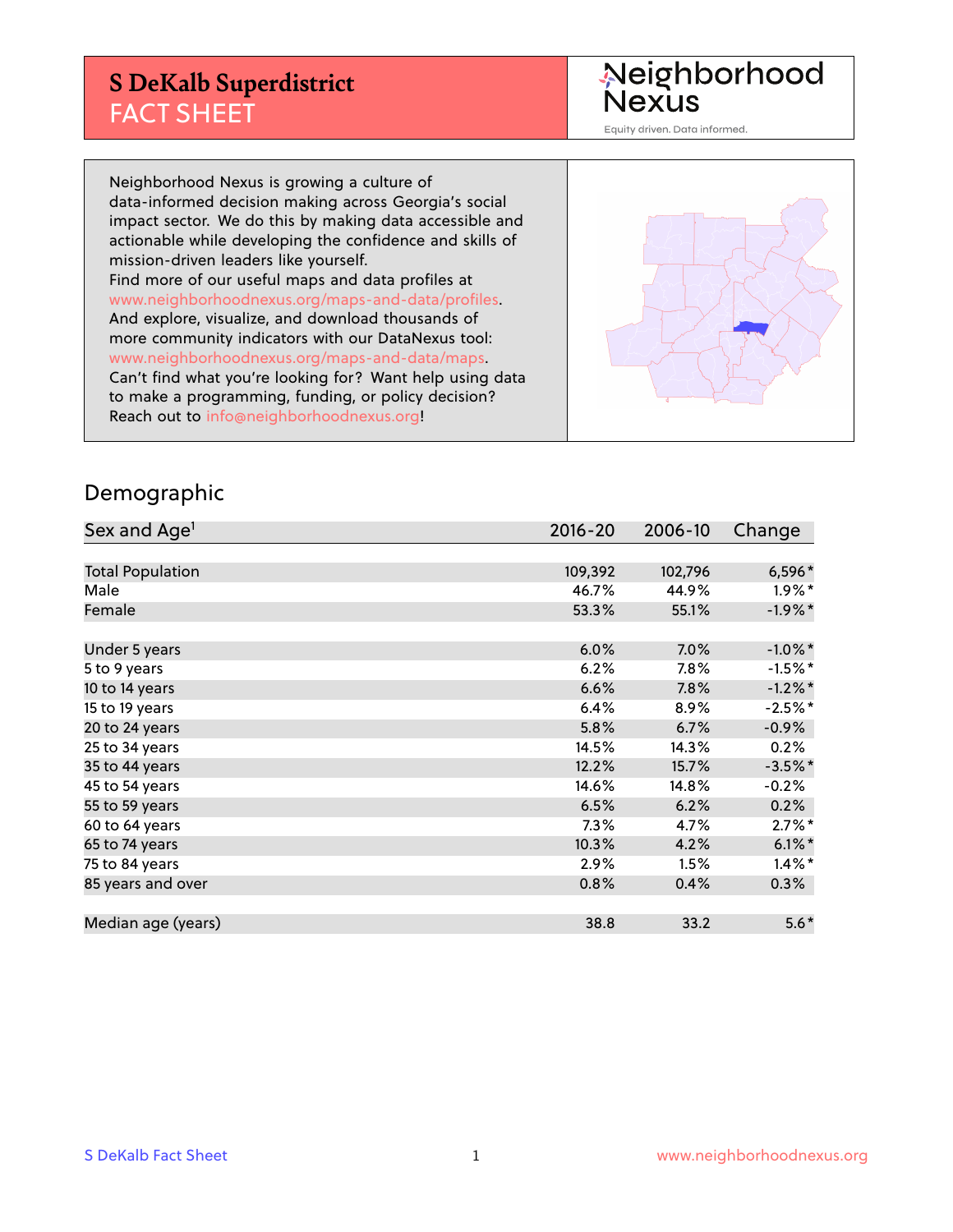# Demographic, continued...

| Race <sup>2</sup>                                            | $2016 - 20$ | 2006-10 | Change     |
|--------------------------------------------------------------|-------------|---------|------------|
| <b>Total population</b>                                      | 109,392     | 102,796 | $6,596*$   |
| One race                                                     | 96.3%       | 99.0%   | $-2.6\%$ * |
| White                                                        | 4.7%        | 3.0%    | $1.6\%$ *  |
| <b>Black or African American</b>                             | 90.1%       | 94.5%   | $-4.4\%$ * |
| American Indian and Alaska Native                            | 0.0%        | 0.2%    | $-0.2%$    |
| Asian                                                        | 0.5%        | 0.5%    | $-0.0%$    |
| Native Hawaiian and Other Pacific Islander                   | 0.0%        | 0.1%    | $-0.0%$    |
| Some other race                                              | 1.1%        | 0.8%    | 0.3%       |
| Two or more races                                            | 3.7%        | 1.0%    | $2.6\%$ *  |
| Race alone or in combination with other race(s) <sup>3</sup> | $2016 - 20$ | 2006-10 | Change     |
| Total population                                             | 109,392     | 102,796 | $6,596*$   |
| White                                                        | 6.2%        | 3.7%    | $2.6\%$ *  |
| <b>Black or African American</b>                             | 93.3%       | 95.3%   | $-2.0\%$ * |
| American Indian and Alaska Native                            | 0.7%        | 0.5%    | 0.2%       |
| Asian                                                        | 0.7%        | 0.6%    | 0.1%       |
| Native Hawaiian and Other Pacific Islander                   | 0.1%        | 0.1%    | $-0.0%$    |
| Some other race                                              | 2.9%        | 0.9%    | $2.0\%$ *  |
| Hispanic or Latino and Race <sup>4</sup>                     | $2016 - 20$ | 2006-10 | Change     |
| Total population                                             | 109,392     | 102,796 | 6,596*     |
| Hispanic or Latino (of any race)                             | 3.3%        | 1.5%    | $1.8\%$ *  |
| Not Hispanic or Latino                                       | 96.7%       | 98.5%   | $-1.8\%$ * |
| White alone                                                  | 3.8%        | 2.7%    | $1.2\%$ *  |
| <b>Black or African American alone</b>                       | 89.3%       | 93.8%   | $-4.5%$ *  |
| American Indian and Alaska Native alone                      | 0.0%        | 0.2%    | $-0.2%$    |
| Asian alone                                                  | 0.3%        | 0.5%    | $-0.2%$    |
| Native Hawaiian and Other Pacific Islander alone             | 0.0%        | 0.1%    | $-0.0%$    |
| Some other race alone                                        | 0.4%        | 0.3%    | 0.1%       |
| Two or more races                                            | 2.8%        | 0.9%    | $1.9\%$ *  |
| U.S. Citizenship Status <sup>5</sup>                         | $2016 - 20$ | 2006-10 | Change     |
| Foreign-born population                                      | 8,005       | 6,045   | 1,960*     |
| Naturalized U.S. citizen                                     | 66.1%       | 63.3%   | $2.8\%$ *  |
| Not a U.S. citizen                                           | 33.9%       | 36.7%   | $-2.8%$    |
|                                                              |             |         |            |
| Citizen, Voting Age Population <sup>6</sup>                  | $2016 - 20$ | 2006-10 | Change     |
| Citizen, 18 and over population                              | 81,826      | 71,619  | 10,207*    |
| Male                                                         | 45.3%       | 42.4%   | $2.9\%*$   |
| Female                                                       | 54.7%       | 57.6%   | $-2.9\%$ * |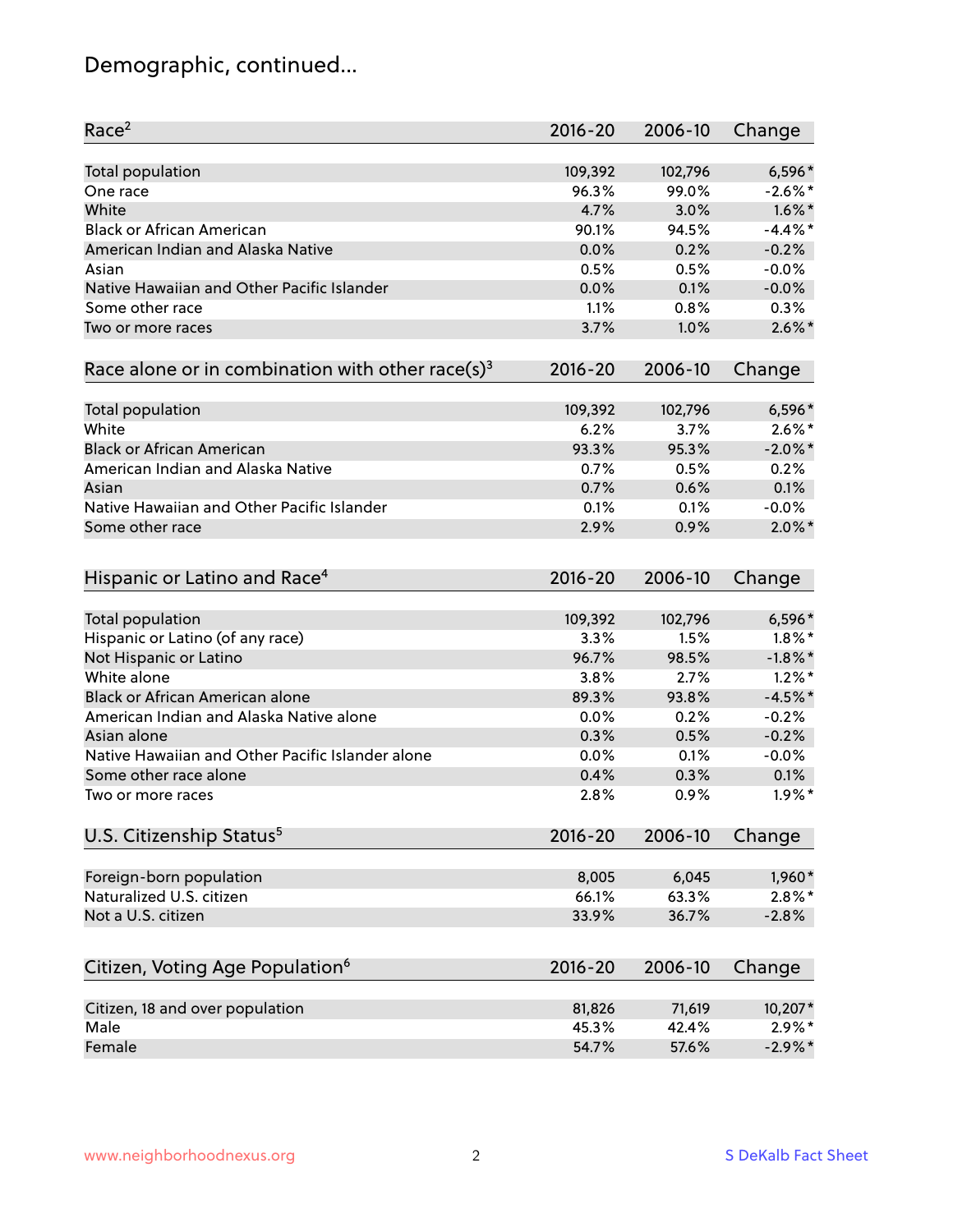#### Economic

| Income <sup>7</sup>                                 | $2016 - 20$ | 2006-10 | Change     |
|-----------------------------------------------------|-------------|---------|------------|
|                                                     |             |         |            |
| All households                                      | 39,322      | 36,930  | $2,392*$   |
| Less than \$10,000                                  | 6.6%        | 7.4%    | $-0.8%$    |
| \$10,000 to \$14,999                                | 2.9%        | 4.5%    | $-1.6\%$ * |
| \$15,000 to \$24,999                                | 7.7%        | 10.2%   | $-2.5%$ *  |
| \$25,000 to \$34,999                                | 10.7%       | 9.9%    | 0.8%       |
| \$35,000 to \$49,999                                | 14.7%       | 17.3%   | $-2.6\%$ * |
| \$50,000 to \$74,999                                | 20.5%       | 22.7%   | $-2.1%$    |
| \$75,000 to \$99,999                                | 14.8%       | 12.5%   | $2.2\%$ *  |
| \$100,000 to \$149,999                              | 14.7%       | 11.3%   | $3.4\%$ *  |
| \$150,000 to \$199,999                              | 4.9%        | 2.9%    | $1.9\%$ *  |
| \$200,000 or more                                   | 2.5%        | 1.3%    | $1.2\%$ *  |
| Median household income (dollars)                   | 58,320      | 50,753  | 7,568*     |
| Mean household income (dollars)                     | 71,780      | 59,708  | 12,071*    |
| With earnings                                       | 81.1%       | 87.3%   | $-6.2\%$ * |
| Mean earnings (dollars)                             | 68,075      | 59,097  | 8,979*     |
| <b>With Social Security</b>                         | 30.2%       | 16.9%   | 13.3%*     |
| Mean Social Security income (dollars)               | 19,090      | 13,928  | $5,162*$   |
| With retirement income                              | 26.8%       | 15.3%   | $11.4\%$ * |
| Mean retirement income (dollars)                    | 26,746      | 22,338  | 4,408*     |
| With Supplemental Security Income                   | 5.8%        | 3.1%    | $2.6\%$ *  |
| Mean Supplemental Security Income (dollars)         | 7,837       | 9,311   | $-1,474$   |
| With cash public assistance income                  | 1.5%        | 1.7%    | $-0.2%$    |
| Mean cash public assistance income (dollars)        | 996         | 2,367   | $-1,371*$  |
| With Food Stamp/SNAP benefits in the past 12 months | 17.5%       | 11.7%   | $5.8\%$ *  |
|                                                     |             |         |            |
| Families                                            | 24,611      | 24,962  | $-351$     |
| Less than \$10,000                                  | 3.8%        | 5.5%    | $-1.7\%$ * |
| \$10,000 to \$14,999                                | 1.7%        | 2.9%    | $-1.2%$    |
| \$15,000 to \$24,999                                | 7.0%        | 8.7%    | $-1.7%$    |
| \$25,000 to \$34,999                                | 8.0%        | 8.7%    | $-0.7%$    |
| \$35,000 to \$49,999                                | 14.0%       | 17.0%   | $-3.0%$    |
| \$50,000 to \$74,999                                | 19.8%       | 22.3%   | $-2.5%$    |
| \$75,000 to \$99,999                                | 17.1%       | 14.6%   | $2.5\%$ *  |
| \$100,000 to \$149,999                              | 18.8%       | 14.3%   | 4.5%*      |
| \$150,000 to \$199,999                              | 6.4%        | 4.0%    | $2.4\%$ *  |
| \$200,000 or more                                   | 3.4%        | 1.9%    | 1.5%       |
| Median family income (dollars)                      | 69,445      | 57,348  | 12,097*    |
| Mean family income (dollars)                        | 81,529      | 67,242  | 14,287*    |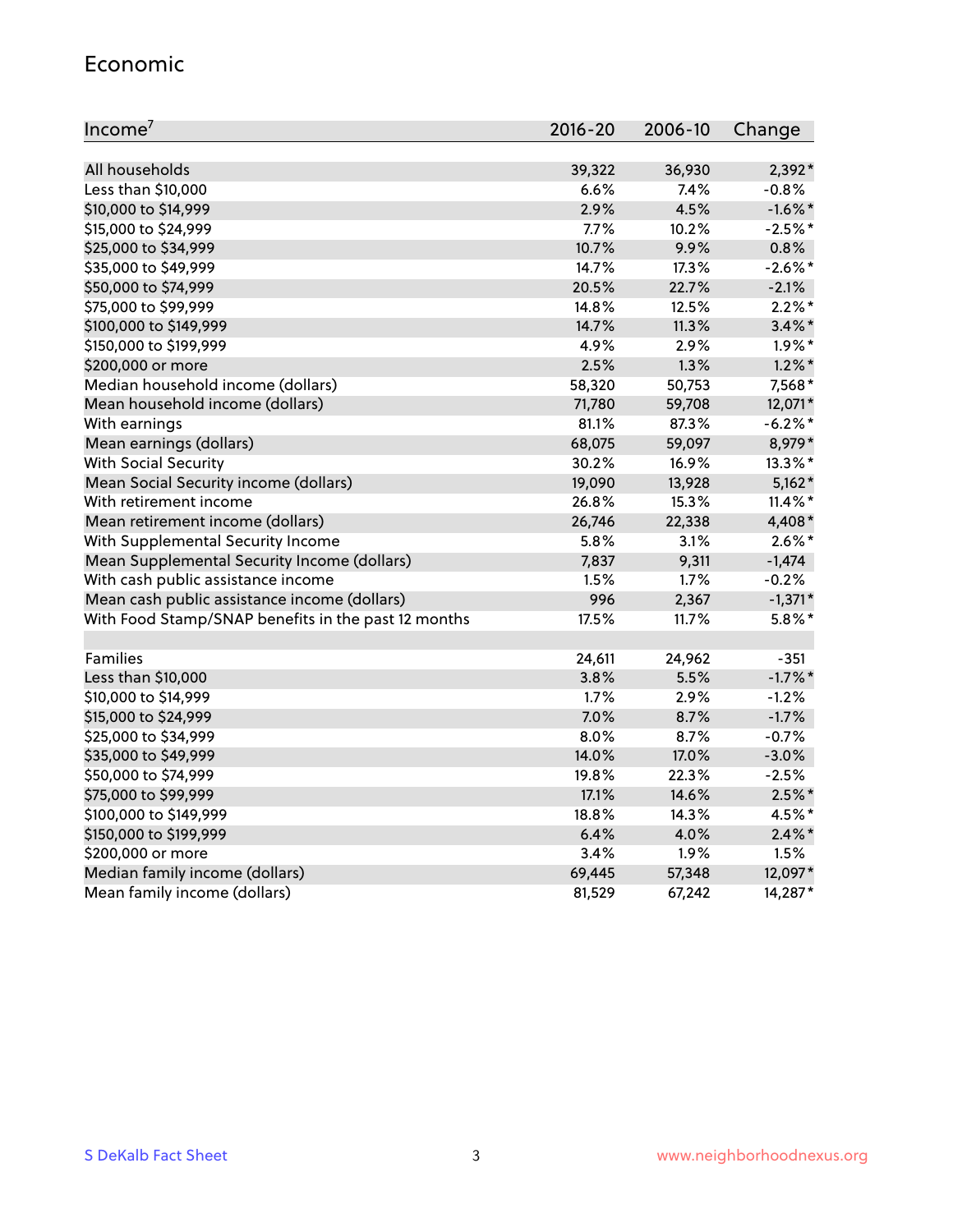### Economic, continued...

| Income, continued <sup>8</sup>                                        | $2016 - 20$ | 2006-10 | Change   |
|-----------------------------------------------------------------------|-------------|---------|----------|
|                                                                       |             |         |          |
| Nonfamily households                                                  | 14,711      | 11,968  | $2,743*$ |
| Median nonfamily income (dollars)                                     | 40,439      | 36,444  | 3,995*   |
| Mean nonfamily income (dollars)                                       | 51,364      | 40,568  | 10,796*  |
| Median earnings for workers (dollars)                                 | 33,911      | 31,871  | $2,039*$ |
| Median earnings for male full-time, year-round workers                | 41,711      | 41,520  | 191      |
| (dollars)                                                             |             |         |          |
| Median earnings for female full-time, year-round workers<br>(dollars) | 42,156      | 37,632  | 4,524*   |
| Per capita income (dollars)                                           | 27,658      | 22,292  | 5,367*   |
|                                                                       |             |         |          |
| Families and People Below Poverty Level <sup>9</sup>                  | $2016 - 20$ | 2006-10 | Change   |
|                                                                       |             |         |          |
| <b>All families</b>                                                   | 10.3%       | 11.0%   | $-0.7%$  |
| With related children under 18 years                                  | 18.3%       | 14.4%   | 3.8%     |
| With related children under 5 years only                              | 12.0%       | 15.6%   | $-3.6%$  |
| Married couple families                                               | 3.9%        | 2.6%    | 1.3%     |
| With related children under 18 years                                  | 7.4%        | 3.9%    | 3.4%     |
| With related children under 5 years only                              | 0.0%        | 2.5%    | $-2.5%$  |
| Families with female householder, no husband present                  | 20.1%       | 21.4%   | $-1.3%$  |
| With related children under 18 years                                  | 29.2%       | 24.0%   | 5.1%     |
| With related children under 5 years only                              | 24.0%       | 30.5%   | $-6.5%$  |
| All people                                                            | 13.4%       | 14.2%   | $-0.8%$  |
| Under 18 years                                                        | 22.1%       | 20.7%   | 1.4%     |
| Related children under 18 years                                       | 21.7%       | 20.4%   | 1.3%     |
| Related children under 5 years                                        | 19.7%       | 23.0%   | $-3.4%$  |
| Related children 5 to 17 years                                        | 22.4%       | 19.5%   | 2.9%     |
| 18 years and over                                                     | 10.8%       | 11.6%   | $-0.8%$  |
| 18 to 64 years                                                        | 11.5%       | 11.8%   | $-0.4%$  |
| 65 years and over                                                     | 7.9%        | 9.4%    | $-1.5%$  |
| People in families                                                    | 11.4%       | 12.5%   | $-1.1%$  |
| Unrelated individuals 15 years and over                               | 21.5%       | 22.9%   | $-1.4%$  |
|                                                                       |             |         |          |
| Non-Hispanic white people                                             | 10.9%       | 13.7%   | $-2.8%$  |
| Black or African-American people                                      | 13.3%       | 14.1%   | $-0.8%$  |
| Asian people                                                          | 17.2%       | 45.5%   | $-28.3%$ |
| Hispanic or Latino people                                             | 15.7%       | 9.5%    | 6.1%     |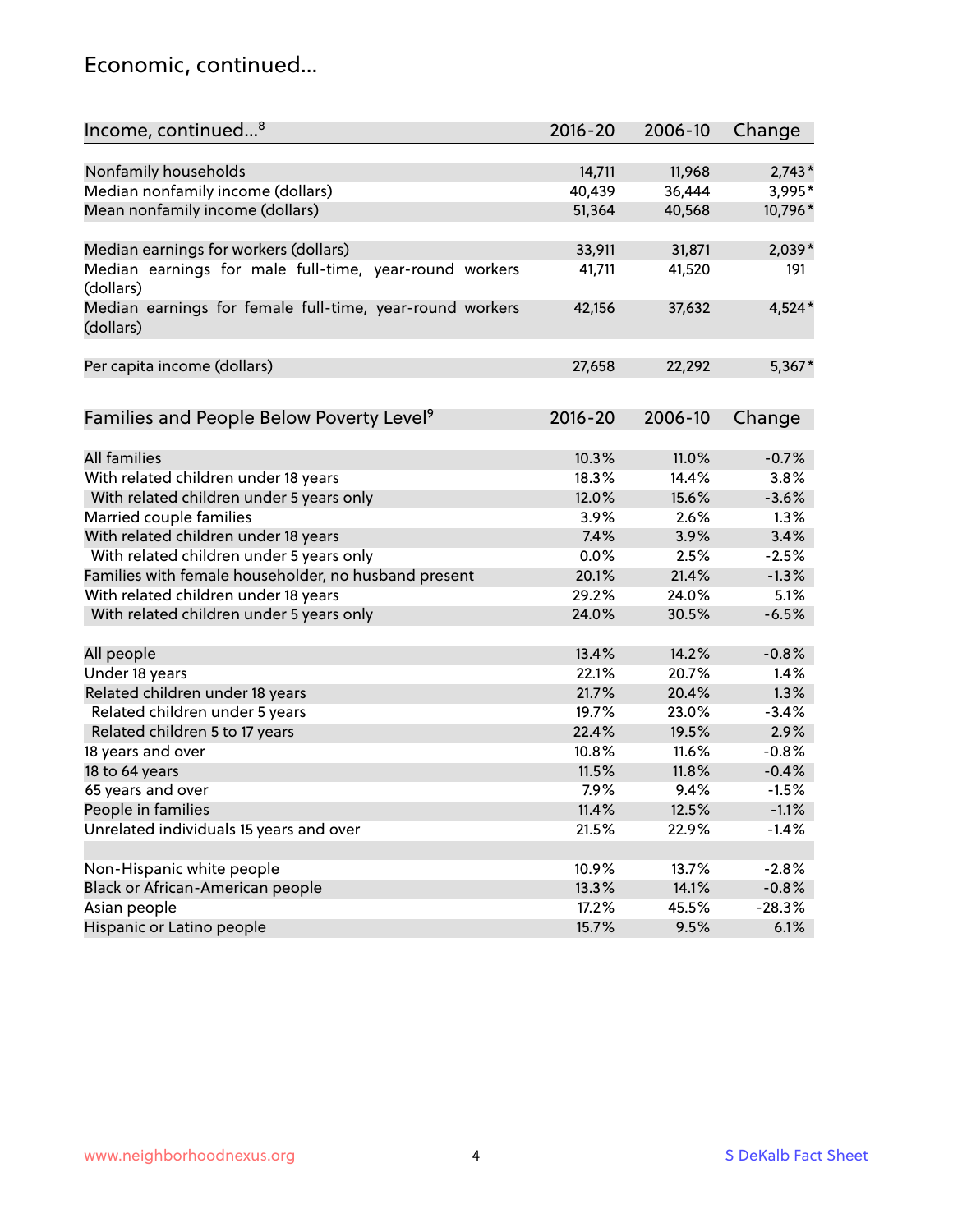### Employment

| Employment Status <sup>10</sup>                                                               | $2016 - 20$ | 2006-10 | Change     |
|-----------------------------------------------------------------------------------------------|-------------|---------|------------|
|                                                                                               |             |         |            |
| Population 16 years and over                                                                  | 87,264      | 77,487  | $9,777*$   |
| In labor force                                                                                | 66.5%       | 72.4%   | $-5.9\%$ * |
| Civilian labor force                                                                          | 66.5%       | 72.1%   | $-5.7\%$ * |
| Employed                                                                                      | 60.7%       | 61.6%   | $-0.9%$    |
| Unemployed                                                                                    | 5.8%        | 10.6%   | $-4.8\%$ * |
| <b>Armed Forces</b>                                                                           | 0.0%        | 0.2%    | $-0.2%$    |
| Not in labor force                                                                            | 33.5%       | 27.6%   | 5.9%*      |
| Civilian labor force                                                                          | 57,993      | 55,906  | 2,087      |
| <b>Unemployment Rate</b>                                                                      | 8.7%        | 14.7%   | $-5.9\%$ * |
|                                                                                               |             |         |            |
| Females 16 years and over                                                                     | 47,625      | 44,155  | 3,470*     |
| In labor force                                                                                | 65.0%       | 71.6%   | $-6.6\%$ * |
| Civilian labor force                                                                          | 65.0%       | 71.5%   | $-6.5%$ *  |
| Employed                                                                                      | 59.7%       | 62.0%   | $-2.3%$    |
| Own children of the householder under 6 years                                                 | 7,203       | 8,135   | $-932$     |
| All parents in family in labor force                                                          | 87.1%       | 78.5%   | 8.7%       |
|                                                                                               |             |         |            |
| Own children of the householder 6 to 17 years                                                 | 15,271      | 19,353  | $-4,082*$  |
| All parents in family in labor force                                                          | 81.5%       | 81.5%   | $-0.1%$    |
|                                                                                               |             |         |            |
| Industry <sup>11</sup>                                                                        | $2016 - 20$ | 2006-10 | Change     |
|                                                                                               |             |         |            |
| Civilian employed population 16 years and over                                                | 52,926      | 47,704  | $5,222*$   |
| Agriculture, forestry, fishing and hunting, and mining                                        | 0.2%        | 0.0%    | 0.1%       |
| Construction                                                                                  | 3.0%        | 3.2%    | $-0.2%$    |
| Manufacturing                                                                                 | 5.7%        | 6.7%    | $-0.9%$    |
| Wholesale trade                                                                               | 3.1%        | 2.9%    | 0.2%       |
| Retail trade                                                                                  | 11.9%       | 10.5%   | 1.4%       |
| Transportation and warehousing, and utilities                                                 | 11.9%       | 10.0%   | $1.9\%$ *  |
| Information                                                                                   | 2.8%        | 4.1%    | $-1.3\%$ * |
| Finance and insurance, and real estate and rental and leasing                                 | 6.5%        | 7.9%    | $-1.4\%$ * |
| Professional, scientific, and management, and administrative<br>and waste management services | 11.6%       | 10.5%   | 1.1%       |
| Educational services, and health care and social assistance                                   | 25.2%       | 25.3%   | $-0.1%$    |
| Arts, entertainment, and recreation, and accommodation and                                    | $9.0\%$     | 6.2%    | $2.9\%*$   |
| food services                                                                                 |             |         |            |
| Other services, except public administration                                                  | 2.5%        | 4.6%    | $-2.1\%$ * |
| Public administration                                                                         | 6.7%        | 8.1%    | $-1.4%$    |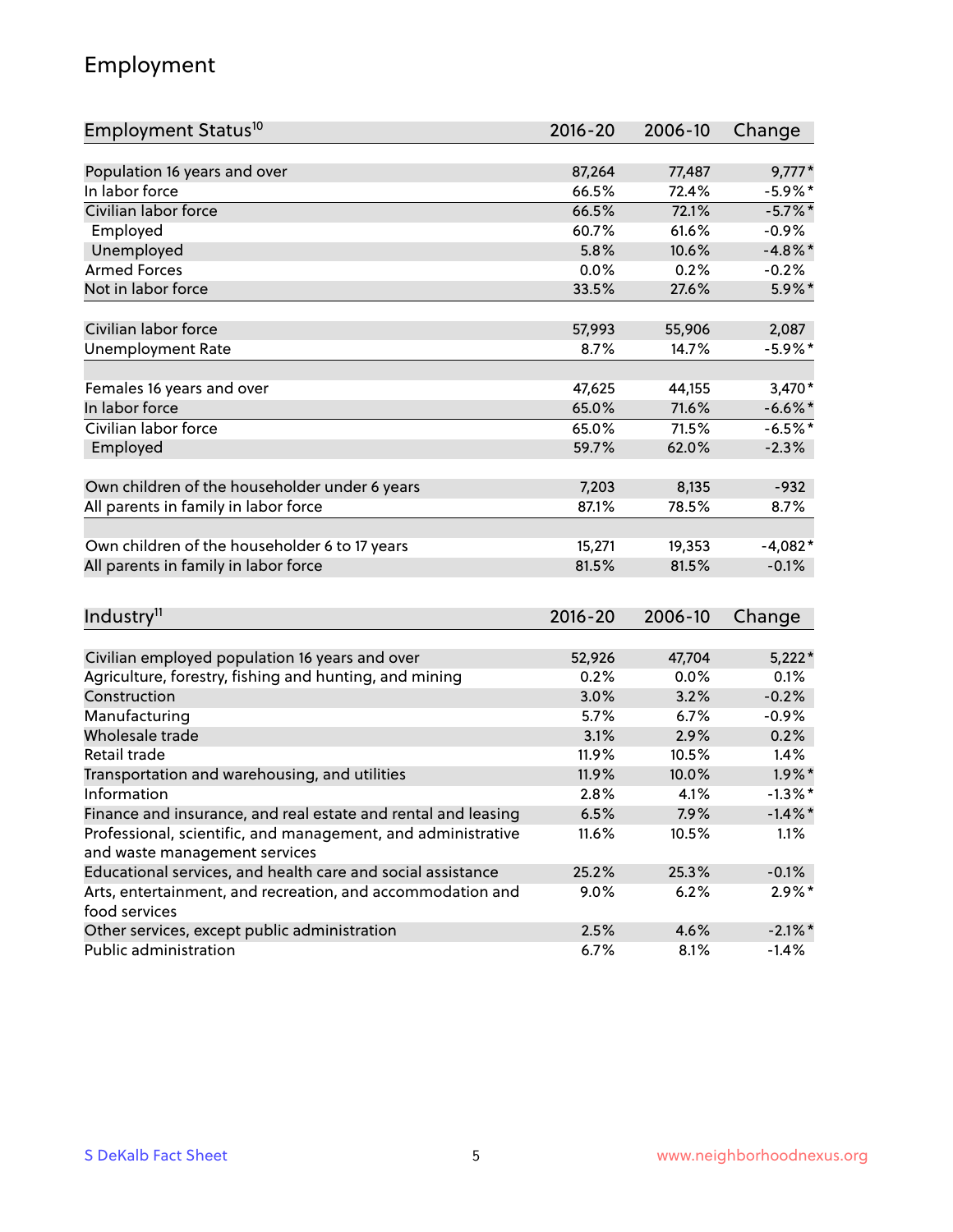# Employment, continued...

| Occupation <sup>12</sup>                                                    | $2016 - 20$ | 2006-10 | Change     |
|-----------------------------------------------------------------------------|-------------|---------|------------|
| Civilian employed population 16 years and over                              | 52,926      | 47,704  | $5,222*$   |
| Management, business, science, and arts occupations                         | 34.1%       | 34.5%   | $-0.4%$    |
| Service occupations                                                         | 18.2%       | 15.9%   | $2.3\%$ *  |
| Sales and office occupations                                                | 25.5%       | 31.5%   | $-6.1\%$ * |
|                                                                             | 5.1%        |         | 0.2%       |
| Natural<br>and<br>resources,<br>construction,<br>maintenance<br>occupations |             | 4.9%    |            |
| Production, transportation, and material moving occupations                 | 17.1%       | 13.2%   | $3.9\%$ *  |
| Class of Worker <sup>13</sup>                                               | $2016 - 20$ | 2006-10 | Change     |
| Civilian employed population 16 years and over                              | 52,926      | 47,704  | $5,222*$   |
| Private wage and salary workers                                             | 78.9%       | 73.2%   | 5.7%       |
| Government workers                                                          | 18.3%       | 22.5%   | $-4.2%$    |
|                                                                             |             |         |            |
| Self-employed in own not incorporated business workers                      | 2.8%        | 4.1%    | $-1.3%$ *  |
| Unpaid family workers                                                       | 0.0%        | 0.2%    | $-0.2%$    |
| Job Flows <sup>14</sup>                                                     | 2019        | 2010    | Change     |
|                                                                             |             |         |            |
| Total Jobs in district                                                      | 23,026      | 21,016  | 2,010      |
| Held by residents of district                                               | 8.7%        | 8.1%    | 0.6%       |
| Held by non-residents of district                                           | 91.3%       | 91.9%   | $-0.6%$    |
| Jobs by Industry Sector <sup>15</sup>                                       | 2019        | 2010    | Change     |
|                                                                             |             |         |            |
| Total Jobs in district                                                      | 23,026      | 21,016  | 2,010      |
| Goods Producing sectors                                                     | 5.0%        | 6.5%    | $-1.6%$    |
| Trade, Transportation, and Utilities sectors                                | 40.3%       | 39.7%   | 0.6%       |
| All Other Services sectors                                                  | 54.7%       | 53.8%   | 1.0%       |
| Total Jobs in district held by district residents                           | 2,005       | 1,699   | 306        |
| <b>Goods Producing sectors</b>                                              | 4.9%        | 6.3%    | $-1.4%$    |
| Trade, Transportation, and Utilities sectors                                | 26.1%       | 21.0%   | 5.1%       |
| All Other Services sectors                                                  | 68.9%       | 72.7%   | $-3.8%$    |
|                                                                             |             |         |            |
| Jobs by Earnings <sup>16</sup>                                              | 2019        | 2010    | Change     |
| Total Jobs in district                                                      |             |         |            |
|                                                                             | 23,026      | 21,016  | 2,010      |
| Jobs with earnings \$1250/month or less                                     | 26.1%       | 35.4%   | $-9.3%$    |
| Jobs with earnings \$1251/month to \$3333/month                             | 31.2%       | 32.2%   | $-0.9%$    |
| Jobs with earnings greater than \$3333/month                                | 42.7%       | 32.4%   | 10.3%      |
| Total Jobs in district held by district residents                           | 2,005       | 1,699   | 306        |
| Jobs with earnings \$1250/month or less                                     | 33.7%       | 41.2%   | $-7.5%$    |
| Jobs with earnings \$1251/month to \$3333/month                             | 34.6%       | 34.8%   | $-0.2%$    |
| Jobs with earnings greater than \$3333/month                                | 31.7%       | 24.0%   | 7.7%       |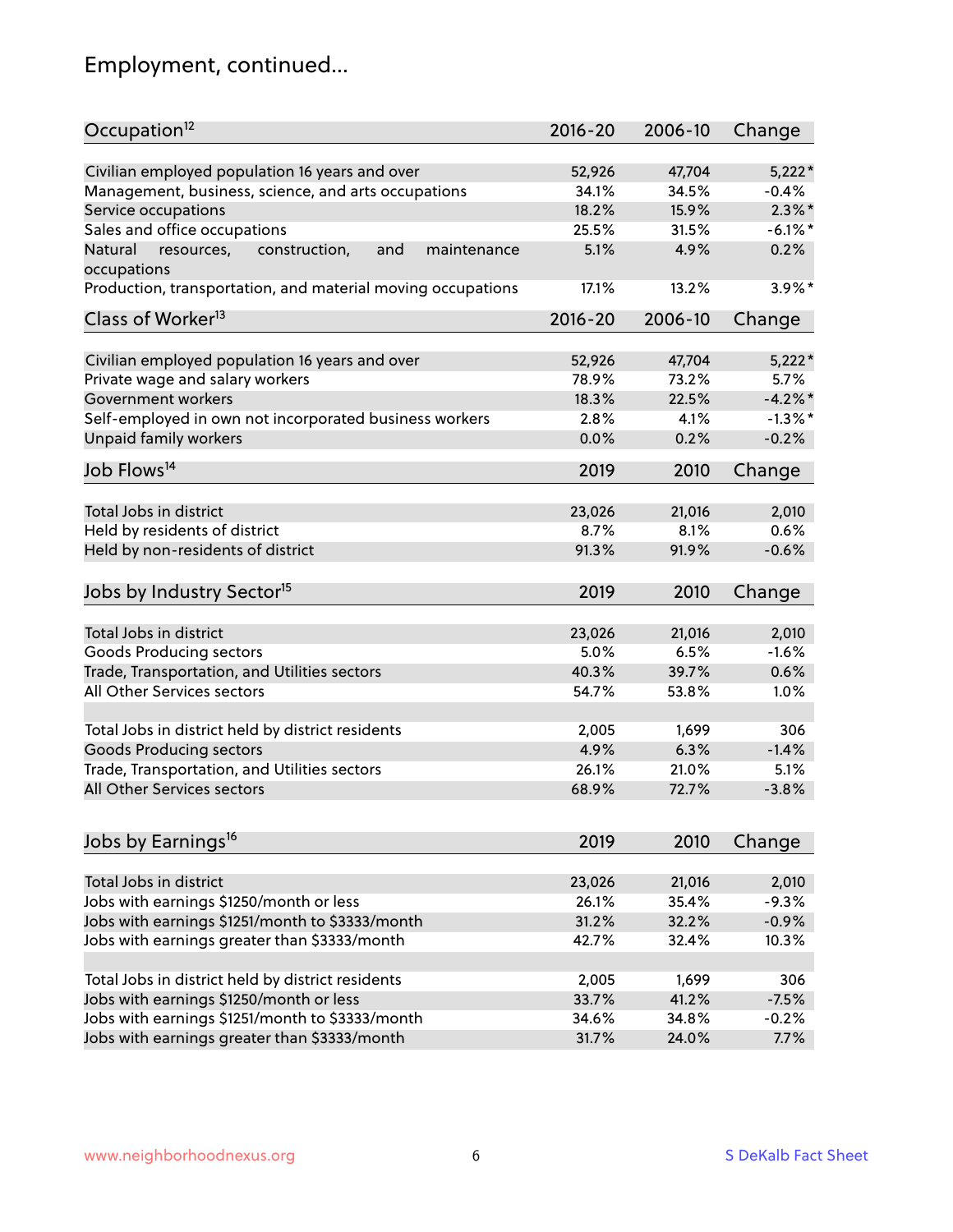# Employment, continued...

| 2,010   |
|---------|
| $-3.8%$ |
| $-1.7%$ |
| 5.5%    |
|         |
| 306     |
| $-0.7%$ |
| $-6.1%$ |
| 6.9%    |
|         |

#### Education

| School Enrollment <sup>18</sup>                | $2016 - 20$ | 2006-10 | Change     |
|------------------------------------------------|-------------|---------|------------|
|                                                |             |         |            |
| Population 3 years and over enrolled in school | 30,175      | 33,293  | $-3,118*$  |
| Nursery school, preschool                      | $8.0\%$     | 5.8%    | $2.1\%$ *  |
| Kindergarten                                   | 5.2%        | 4.6%    | 0.6%       |
| Elementary school (grades 1-8)                 | 36.3%       | 39.4%   | $-3.1%$    |
| High school (grades 9-12)                      | 22.0%       | 24.5%   | $-2.5%$    |
| College or graduate school                     | 28.5%       | 25.6%   | $2.9\%$ *  |
| Educational Attainment <sup>19</sup>           | $2016 - 20$ | 2006-10 | Change     |
|                                                |             |         |            |
| Population 25 years and over                   | 75,415      | 63,442  | $11,973*$  |
| Less than 9th grade                            | 2.6%        | 2.5%    | $0.0\%$    |
| 9th to 12th grade, no diploma                  | 5.7%        | 6.0%    | $-0.2%$    |
| High school graduate (includes equivalency)    | 26.6%       | 28.6%   | $-2.0\%$   |
| Some college, no degree                        | 23.9%       | 26.5%   | $-2.6\%$ * |
| Associate's degree                             | $9.9\%$     | $9.0\%$ | $0.9\%$    |
| Bachelor's degree                              | 19.2%       | 18.1%   | $1.1\%$    |
| Graduate or professional degree                | 12.1%       | 9.3%    | $2.8\%$ *  |
|                                                |             |         |            |
| Percent high school graduate or higher         | 91.7%       | 91.5%   | 0.2%       |
| Percent bachelor's degree or higher            | 31.2%       | 27.4%   | $3.9\%$ *  |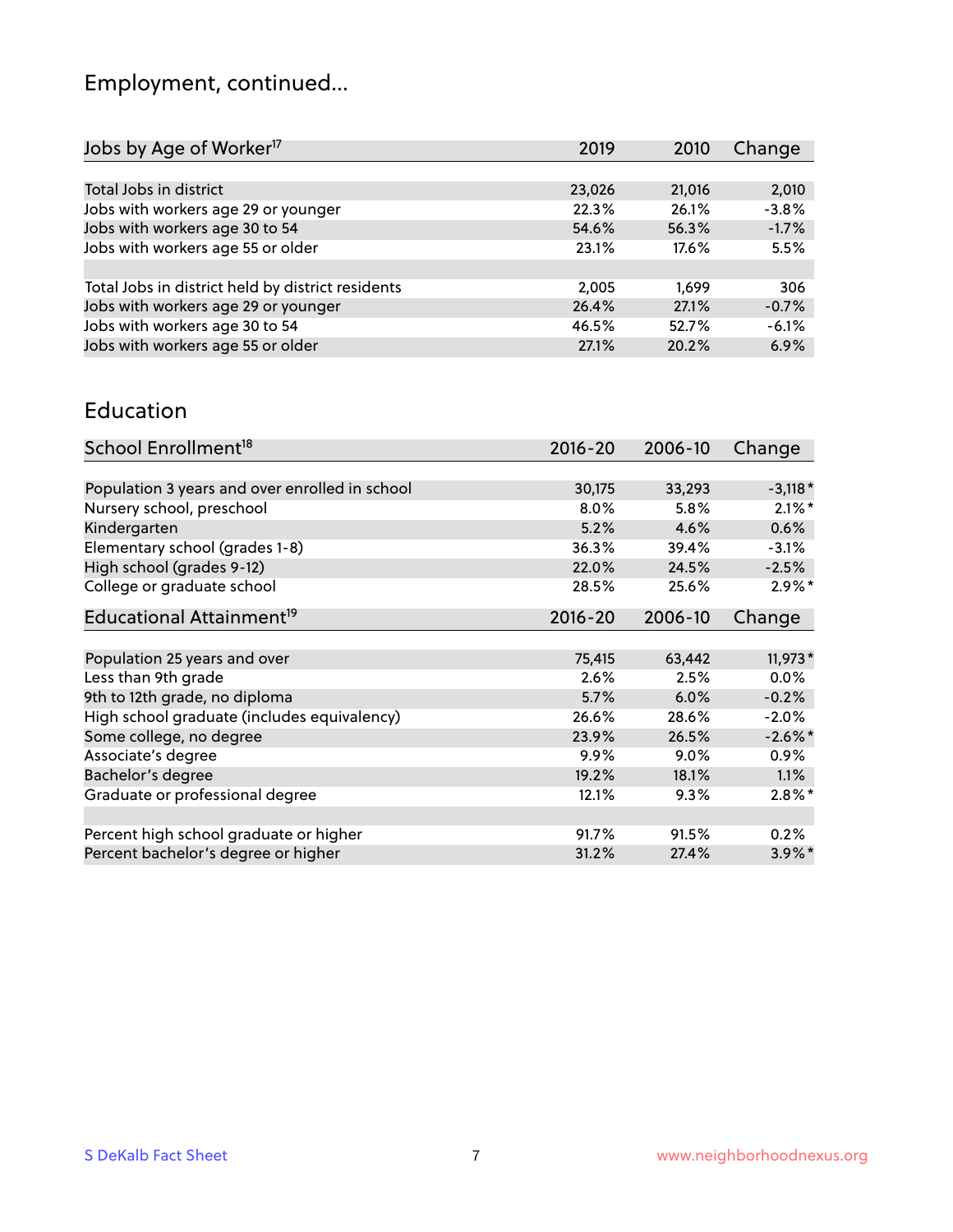### Housing

| Households by Type <sup>20</sup>                     | 2016-20     | 2006-10 | Change     |
|------------------------------------------------------|-------------|---------|------------|
|                                                      |             |         |            |
| <b>Total households</b>                              | 39,322      | 36,930  | $2,392*$   |
| Family households (families)                         | 62.6%       | 67.6%   | $-5.0\%$ * |
| With own children under 18 years                     | 24.8%       | 35.5%   | $-10.7%$ * |
| Married-couple family                                | 32.6%       | 35.5%   | $-2.9%$ *  |
| With own children of the householder under 18 years  | 10.4%       | 16.1%   | $-5.7%$ *  |
| Male householder, no wife present, family            | 6.7%        | 4.7%    | $2.0\%$ *  |
| With own children of the householder under 18 years  | 3.0%        | 2.0%    | 1.0%       |
| Female householder, no husband present, family       | 23.2%       | 27.4%   | $-4.2%$    |
| With own children of the householder under 18 years  | 11.4%       | 17.3%   | $-6.0\%$ * |
| Nonfamily households                                 | 37.4%       | 32.4%   | $5.0\%$ *  |
| Householder living alone                             | 31.9%       | 26.5%   | $5.5\%$ *  |
| 65 years and over                                    | 9.7%        | 3.3%    | $6.5%$ *   |
|                                                      |             |         |            |
| Households with one or more people under 18 years    | 30.9%       | 41.5%   | $-10.5%$ * |
| Households with one or more people 65 years and over | 28.5%       | 12.8%   | 15.7%*     |
|                                                      |             |         |            |
| Average household size                               | 2.77        | 2.77    | 0.01       |
| Average family size                                  | 3.53        | 3.41    | 0.13       |
|                                                      |             |         |            |
| Housing Occupancy <sup>21</sup>                      | $2016 - 20$ | 2006-10 | Change     |
|                                                      |             |         |            |
| Total housing units                                  | 44,922      | 42,290  | $2,632*$   |
| Occupied housing units                               | 87.5%       | 87.3%   | 0.2%       |
| Vacant housing units                                 | 12.5%       | 12.7%   | $-0.2%$    |
|                                                      |             |         |            |
| Homeowner vacancy rate                               | 1.5         | 3.4     | $-2.0*$    |
| Rental vacancy rate                                  | 6.9         | 11.1    | $-4.2$     |
|                                                      |             |         |            |
|                                                      |             |         |            |
| Units in Structure <sup>22</sup>                     | 2016-20     | 2006-10 | Change     |
|                                                      |             |         |            |
| Total housing units                                  | 44,922      | 42,290  | $2,632*$   |
| 1-unit, detached                                     | 70.7%       | 69.9%   | 0.8%       |
| 1-unit, attached                                     | 8.0%        | 6.1%    | $1.9\%$ *  |
| 2 units                                              | 0.3%        | 0.7%    | $-0.3%$    |
| 3 or 4 units                                         | 1.3%        | 2.2%    | $-1.0%$    |
| 5 to 9 units                                         | 5.3%        | 8.5%    | $-3.2%$ *  |
| 10 to 19 units                                       | 7.8%        | 7.5%    | 0.3%       |
| 20 or more units                                     | 5.8%        | 4.4%    | 1.4%       |
| Mobile home                                          | 0.9%        | 0.7%    | 0.2%       |
| Boat, RV, van, etc.                                  | 0.0%        | $0.0\%$ | $-0.0%$    |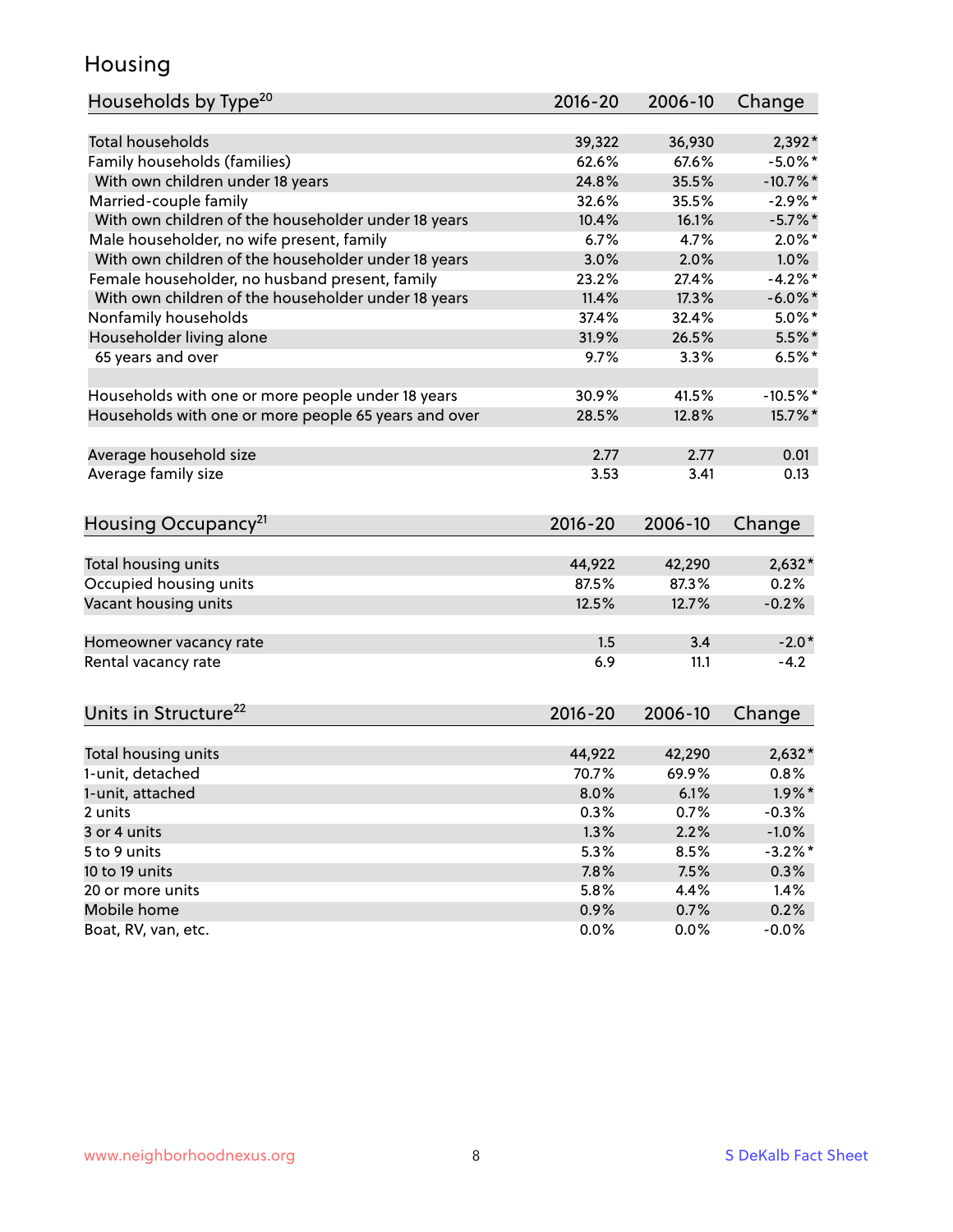### Housing, Continued...

| Year Structure Built <sup>23</sup>             | 2016-20     | 2006-10 | Change      |
|------------------------------------------------|-------------|---------|-------------|
| Total housing units                            | 44,922      | 42,290  | $2,632*$    |
| Built 2014 or later                            | 2.3%        | (X)     | (X)         |
| Built 2010 to 2013                             | 1.9%        | (X)     | (X)         |
| Built 2000 to 2009                             | 27.5%       | 30.2%   | $-2.7%$ *   |
| Built 1990 to 1999                             | 19.5%       | 21.3%   | $-1.8%$     |
| Built 1980 to 1989                             | 16.6%       | 13.7%   | $2.9\%$ *   |
| Built 1970 to 1979                             | 17.8%       | 18.5%   | $-0.7%$     |
| Built 1960 to 1969                             | 9.9%        | 11.7%   | $-1.7%$ *   |
| Built 1950 to 1959                             | 2.4%        | 3.1%    | $-0.6%$     |
| Built 1940 to 1949                             | 1.4%        | 0.6%    | 0.8%        |
| Built 1939 or earlier                          | 0.7%        | 1.0%    | $-0.3%$     |
| Housing Tenure <sup>24</sup>                   | $2016 - 20$ | 2006-10 | Change      |
|                                                |             |         |             |
| Occupied housing units                         | 39,322      | 36,930  | 2,392*      |
| Owner-occupied                                 | 64.2%       | 70.2%   | $-6.0\%$ *  |
| Renter-occupied                                | 35.8%       | 29.8%   | $6.0\%$ *   |
| Average household size of owner-occupied unit  | 2.81        | 2.79    | 0.02        |
| Average household size of renter-occupied unit | 2.71        | 2.71    | $-0.00$     |
| Residence 1 Year Ago <sup>25</sup>             | $2016 - 20$ | 2006-10 | Change      |
|                                                |             |         |             |
| Population 1 year and over                     | 108,557     | 101,269 | 7,288*      |
| Same house                                     | 85.3%       | 83.7%   | 1.6%        |
| Different house in the U.S.                    | 14.6%       | 16.2%   | $-1.6%$     |
| Same county                                    | 8.3%        | 8.3%    | 0.0%        |
| Different county                               | 6.2%        | 7.8%    | $-1.6%$     |
| Same state                                     | 4.0%        | 4.8%    | $-0.9%$     |
| Different state                                | 2.2%        | 3.0%    | $-0.8%$     |
| Abroad                                         | 0.2%        | 0.2%    | $-0.0%$     |
| Value of Housing Unit <sup>26</sup>            | $2016 - 20$ | 2006-10 | Change      |
| Owner-occupied units                           | 25,246      | 25,920  | $-674$      |
| Less than \$50,000                             | 5.4%        | 2.1%    | 3.3%        |
| \$50,000 to \$99,999                           | 13.6%       | 9.8%    | 3.8%        |
| \$100,000 to \$149,999                         | 25.7%       | 37.1%   | $-11.4\%$ * |
| \$150,000 to \$199,999                         | 29.0%       | 28.1%   | $0.9\%$     |
| \$200,000 to \$299,999                         | 20.0%       | 16.4%   | $3.7\%$ *   |
| \$300,000 to \$499,999                         | 5.0%        | 4.4%    | 0.7%        |
| \$500,000 to \$999,999                         | 0.8%        | 1.8%    | $-1.0%$     |
| \$1,000,000 or more                            | 0.5%        | 0.4%    | 0.1%        |
| Median (dollars)                               | 157,049     | 151,413 | 5,636*      |
| Mortgage Status <sup>27</sup>                  | $2016 - 20$ | 2006-10 | Change      |
|                                                |             |         |             |
| Owner-occupied units                           | 25,246      | 25,920  | $-674$      |
| Housing units with a mortgage                  | 78.9%       | 89.5%   | $-10.6\%$ * |
| Housing units without a mortgage               | 21.1%       | 10.5%   | 10.6%*      |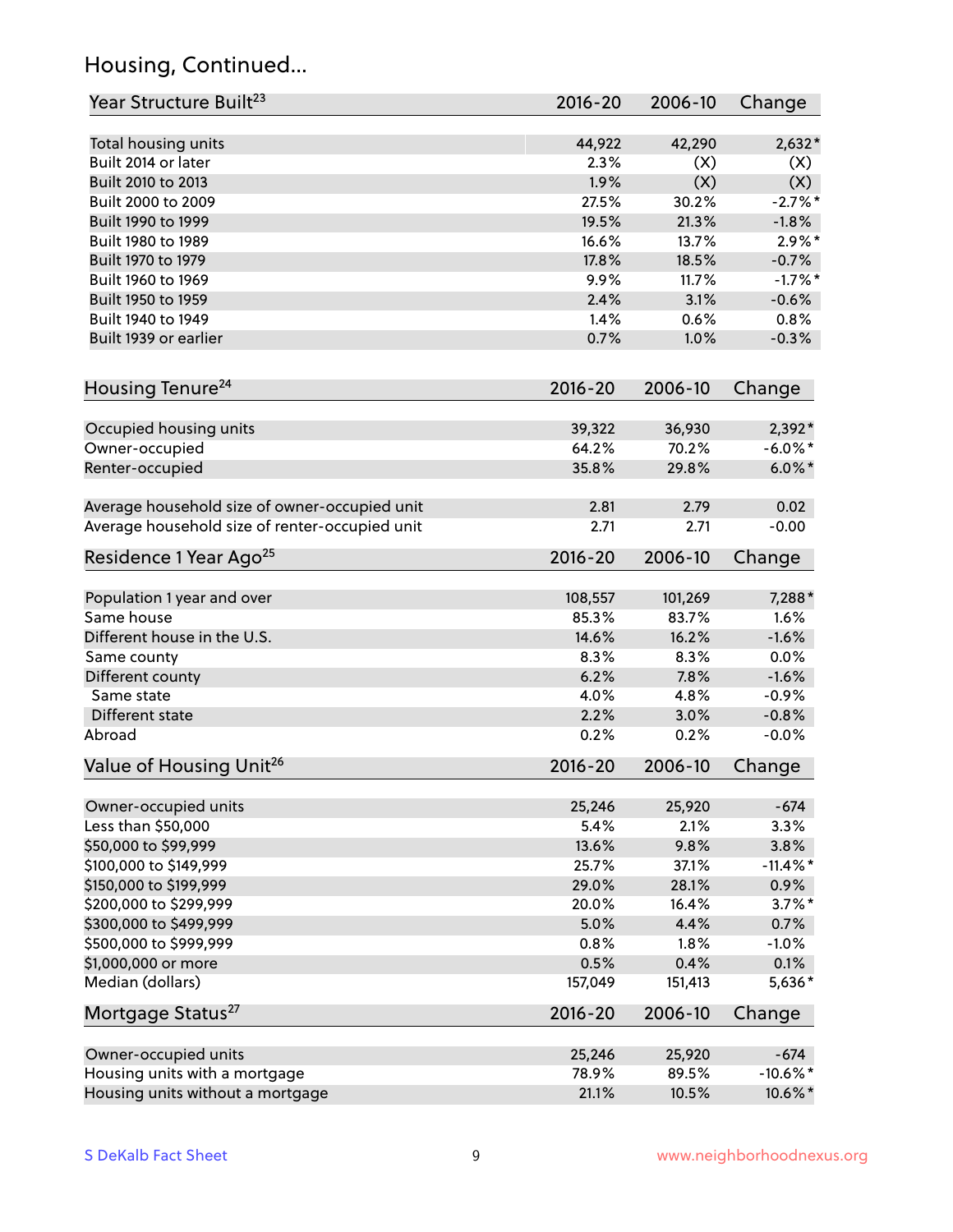### Housing, Continued...

| Selected Monthly Owner Costs <sup>28</sup>                                            | 2016-20     | 2006-10 | Change     |
|---------------------------------------------------------------------------------------|-------------|---------|------------|
| Housing units with a mortgage                                                         | 19,909      | 23,198  | $-3,289*$  |
| Less than \$300                                                                       | 0.1%        | 0.3%    | $-0.2%$    |
| \$300 to \$499                                                                        | 0.4%        | 0.7%    | $-0.2%$    |
| \$500 to \$999                                                                        | 19.2%       | 11.5%   | $7.7\%$ *  |
| \$1,000 to \$1,499                                                                    | 40.0%       | 41.8%   | $-1.8%$    |
| \$1,500 to \$1,999                                                                    | 25.2%       | 28.8%   | $-3.6\%$ * |
| \$2,000 to \$2,999                                                                    | 12.4%       | 13.7%   | $-1.3%$    |
| \$3,000 or more                                                                       | 2.6%        | 3.2%    | $-0.6%$    |
| Median (dollars)                                                                      | 1,357       | 1,451   | $-95*$     |
| Housing units without a mortgage                                                      | 5,337       | 2,722   | $2,615*$   |
| Less than \$150                                                                       | 1.4%        | 0.4%    | 1.0%       |
| \$150 to \$249                                                                        | 9.2%        | 3.9%    | 5.3%       |
| \$250 to \$349                                                                        | 16.8%       | 17.8%   | $-1.0%$    |
| \$350 to \$499                                                                        | 29.4%       | 39.5%   | $-10.2%$   |
| \$500 to \$699                                                                        | 30.9%       | 24.0%   | 7.0%       |
| \$700 or more                                                                         | 12.4%       | 14.5%   | $-2.1%$    |
| Median (dollars)                                                                      | 468         | 451     | 16         |
| Selected Monthly Owner Costs as a Percentage of<br>Household Income <sup>29</sup>     | $2016 - 20$ | 2006-10 | Change     |
| Housing units with a mortgage (excluding units where<br>SMOCAPI cannot be computed)   | 19,720      | 22,736  | $-3,016*$  |
| Less than 20.0 percent                                                                | 40.7%       | 24.3%   | 16.4%*     |
| 20.0 to 24.9 percent                                                                  | 14.9%       | 16.6%   | $-1.7%$    |
| 25.0 to 29.9 percent                                                                  | 11.6%       | 13.4%   | $-1.8%$    |
| 30.0 to 34.9 percent                                                                  | 5.7%        | 11.9%   | $-6.2\%$ * |
| 35.0 percent or more                                                                  | 27.1%       | 33.8%   | $-6.7\%$ * |
| Not computed                                                                          | 189         | 462     | $-273$     |
| Housing unit without a mortgage (excluding units where<br>SMOCAPI cannot be computed) | 5,249       | 2,710   | 2,539*     |
| Less than 10.0 percent                                                                | 52.9%       | 40.7%   | 12.3%      |
| 10.0 to 14.9 percent                                                                  | 16.2%       | 22.1%   | $-5.9%$    |
| 15.0 to 19.9 percent                                                                  | 11.5%       | 7.4%    | 4.1%       |
| 20.0 to 24.9 percent                                                                  | 5.7%        | 7.4%    | $-1.7%$    |
| 25.0 to 29.9 percent                                                                  | 4.1%        | 2.7%    | 1.4%       |
| 30.0 to 34.9 percent                                                                  | 2.6%        | 5.8%    | $-3.2%$    |
| 35.0 percent or more                                                                  | 7.0%        | 14.0%   | $-7.0%$    |
| Not computed                                                                          | 88          | 12      | 76         |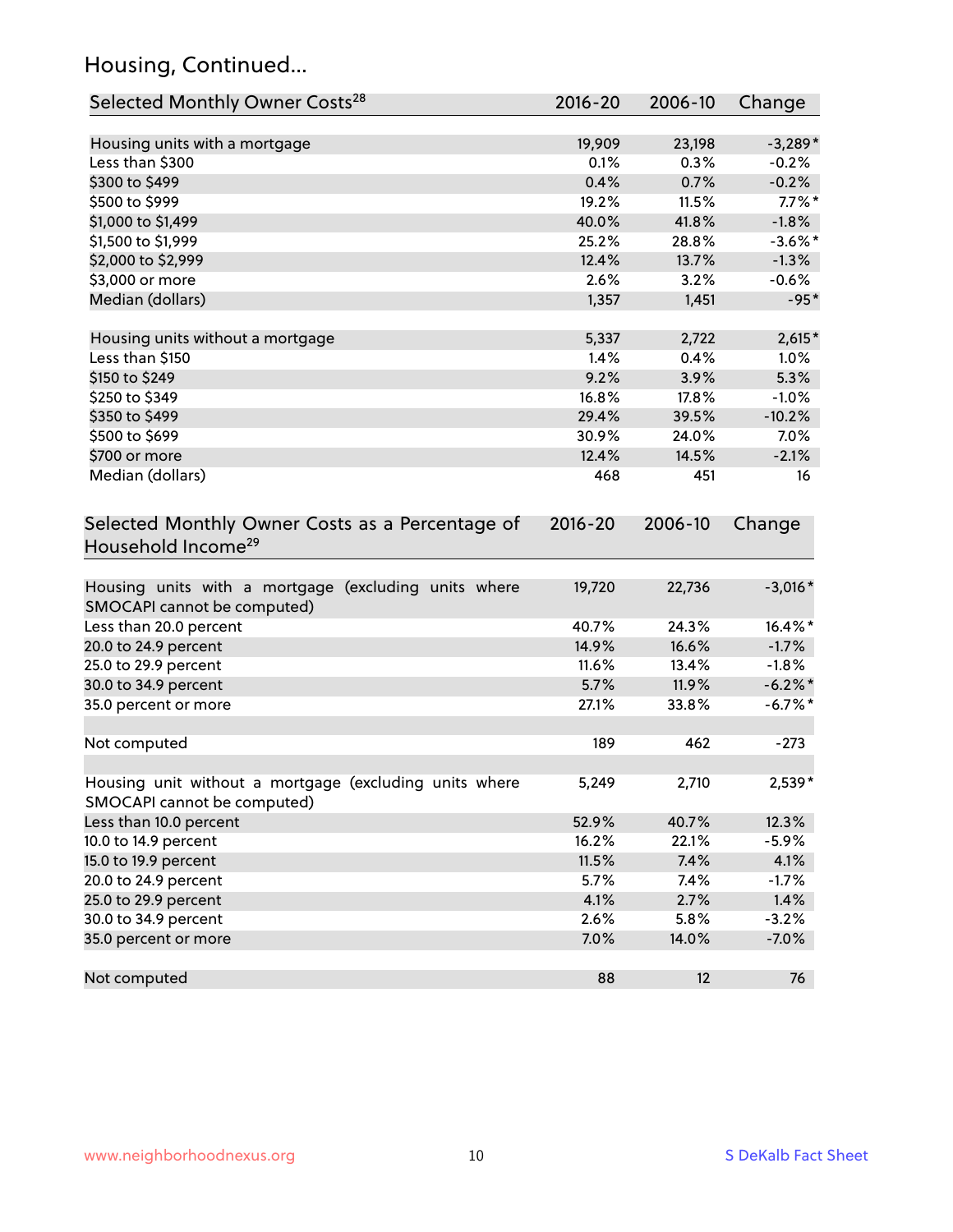### Housing, Continued...

| Gross Rent <sup>30</sup>                                                       | 2016-20     | 2006-10 | Change      |
|--------------------------------------------------------------------------------|-------------|---------|-------------|
| Occupied units paying rent                                                     | 13,572      | 10,621  | $2,951*$    |
| Less than \$200                                                                | 0.3%        | 0.8%    | $-0.5%$     |
| \$200 to \$499                                                                 | 4.2%        | 3.5%    | 0.7%        |
| \$500 to \$749                                                                 | 6.0%        | 21.8%   | $-15.9%$ *  |
| \$750 to \$999                                                                 | 19.8%       | 29.9%   | $-10.1\%$ * |
| \$1,000 to \$1,499                                                             | 54.3%       | 34.6%   | 19.7%*      |
| \$1,500 to \$1,999                                                             | 14.5%       | 8.6%    | 5.9%*       |
| \$2,000 or more                                                                | 0.9%        | 0.8%    | 0.1%        |
| Median (dollars)                                                               | 1,138       | 1,134   | 4           |
| No rent paid                                                                   | 504         | 389     | 115         |
| Gross Rent as a Percentage of Household Income <sup>31</sup>                   | $2016 - 20$ | 2006-10 | Change      |
| Occupied units paying rent (excluding units where GRAPI<br>cannot be computed) | 13,328      | 10,222  | $3,106*$    |
| Less than 15.0 percent                                                         | 9.6%        | 5.8%    | 3.8%        |
| 15.0 to 19.9 percent                                                           | 13.0%       | 8.9%    | 4.2%        |
| 20.0 to 24.9 percent                                                           | 12.7%       | 10.8%   | 1.9%        |
| 25.0 to 29.9 percent                                                           | 8.4%        | 10.3%   | $-1.9%$     |
| 30.0 to 34.9 percent                                                           | 6.6%        | 10.0%   | $-3.4%$     |
| 35.0 percent or more                                                           | 49.7%       | 54.2%   | $-4.6%$     |
| Not computed                                                                   | 748         | 788     | $-40$       |
| Transportation                                                                 |             |         |             |
| Commuting to Work <sup>32</sup>                                                | 2016-20     | 2006-10 | Change      |
| Workers 16 years and over                                                      | 51,595      | 46,214  | 5,381*      |
| Car, truck, or van - drove alone                                               | 76.0%       | 80.6%   | $-4.6\%$ *  |
| Car, truck, or van - carpooled                                                 | 10.3%       | 9.4%    | 0.9%        |
| Public transportation (excluding taxicab)                                      | 5.0%        | 5.6%    | $-0.6%$     |
| Walked                                                                         | 1.4%        | 0.8%    | 0.6%        |
| Other means                                                                    | 0.9%        | 0.4%    | 0.6%        |
| Worked at home                                                                 | 6.4%        | 3.2%    | $3.2\%$ *   |
| Mean travel time to work (minutes)                                             | 35.8        | 35.2    | $0.6*$      |
| Vehicles Available <sup>33</sup>                                               | 2016-20     | 2006-10 | Change      |
| Occupied housing units                                                         | 39,322      | 36,930  | 2,392*      |
| No vehicles available                                                          | 6.0%        | 6.4%    | $-0.4%$     |
| 1 vehicle available                                                            | 37.1%       | 39.0%   | $-1.9%$     |
| 2 vehicles available                                                           | 33.1%       | 34.4%   | $-1.3%$     |
| 3 or more vehicles available                                                   | 23.8%       | 20.2%   | 3.6%        |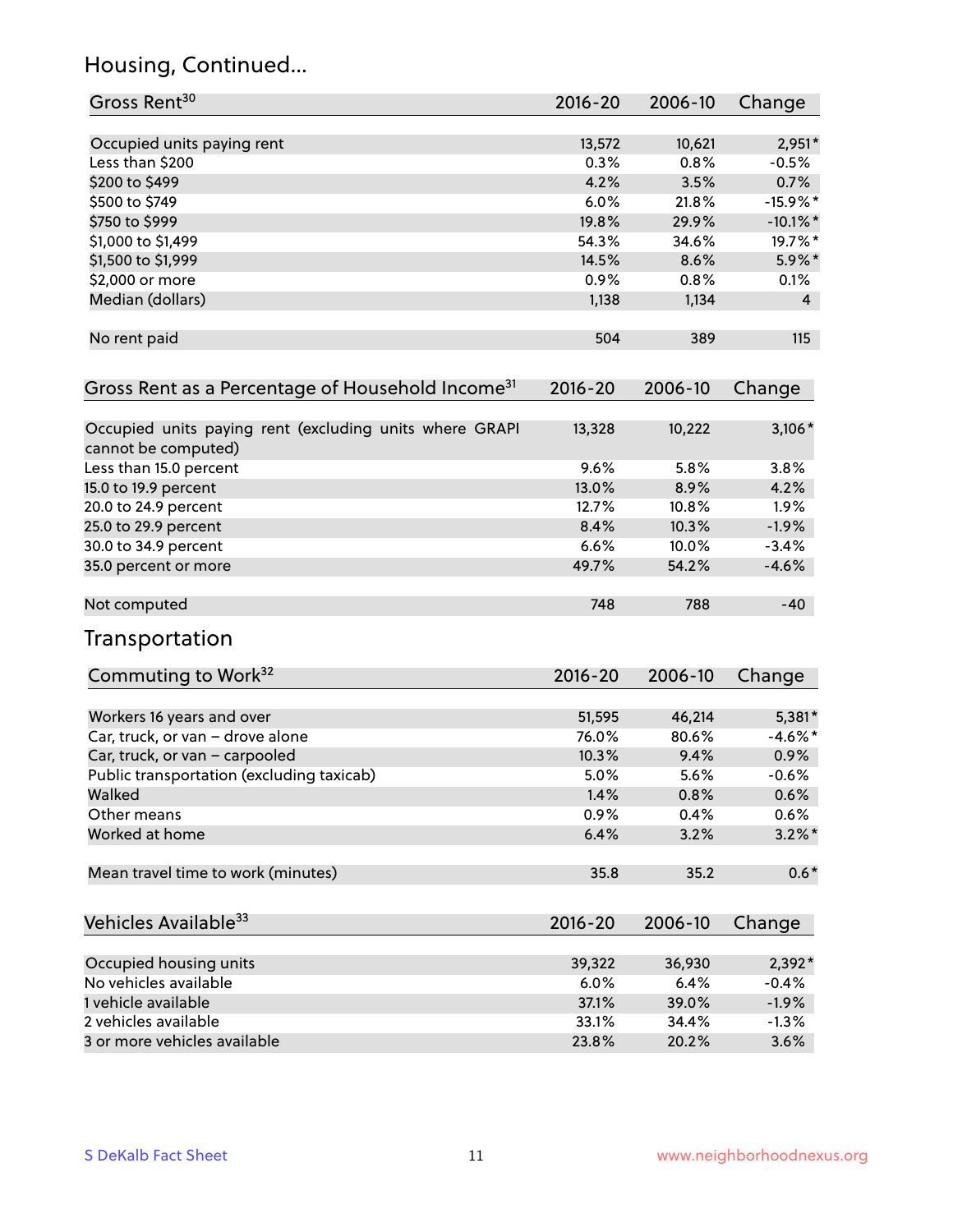### Health

| Health Insurance coverage <sup>34</sup> | 2016-20 |
|-----------------------------------------|---------|
|-----------------------------------------|---------|

| Civilian Noninstitutionalized Population                | 109,085 |
|---------------------------------------------------------|---------|
| With health insurance coverage                          | 88.2%   |
| With private health insurance coverage                  | 63.8%   |
| With public health coverage                             | 35.0%   |
| No health insurance coverage                            | 11.8%   |
| Civilian Noninstitutionalized Population Under 19 years | 26,435  |
| No health insurance coverage                            | 7.0%    |
| Civilian Noninstitutionalized Population 19 to 64 years | 67,511  |
| In labor force:                                         | 54,453  |
| Employed:                                               | 49,931  |
| With health insurance coverage                          | 87.5%   |
| With private health insurance coverage                  | 81.0%   |
| With public coverage                                    | 10.0%   |
| No health insurance coverage                            | 12.5%   |
| Unemployed:                                             | 4,522   |
| With health insurance coverage                          | 63.8%   |
| With private health insurance coverage                  | 46.8%   |
| With public coverage                                    | 19.5%   |
| No health insurance coverage                            | 36.2%   |
| Not in labor force:                                     | 13,058  |
| With health insurance coverage                          | 79.4%   |
| With private health insurance coverage                  | 51.8%   |
| With public coverage                                    | 36.3%   |
| No health insurance coverage                            | 20.6%   |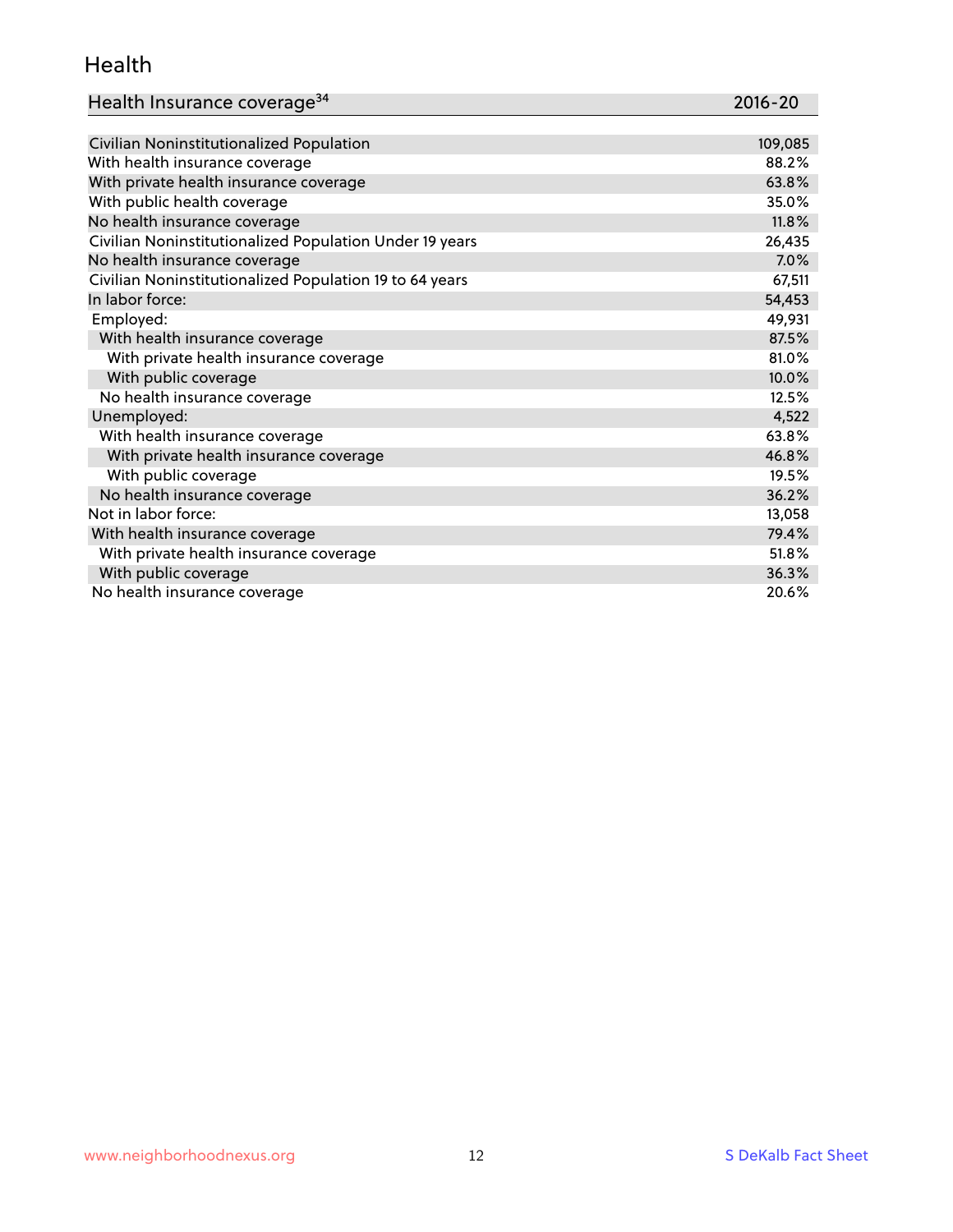### Employment Forecasts

| Forecast Employment by Sector <sup>35</sup>      | 2030     | 2020     | Change   |
|--------------------------------------------------|----------|----------|----------|
|                                                  |          |          |          |
| <b>All Sectors</b>                               | 29,947   | 28,876   | 3.7%     |
| Goods Producing                                  | 1,765    | 1,792    | $-1.5%$  |
| Agriculture, forestry, fishing and hunting       | $\Omega$ | $\Omega$ | 0.0%     |
| Mining                                           | 112      | 98       | 14.3%    |
| Construction                                     | 629      | 613      | 2.6%     |
| Manufacturing                                    | 1,024    | 1,081    | $-5.3%$  |
| Service Providing                                | 10,495   | 10,268   | 2.2%     |
| Wholesale trade                                  | 1,125    | 1,074    | 4.7%     |
| Retail trade                                     | 4,881    | 4,935    | $-1.1%$  |
| Transportation and warehousing                   | 4,227    | 3,997    | 5.8%     |
| <b>Utilities</b>                                 | 262      | 262      | 0.0%     |
| Information                                      | 644      | 662      | $-2.7%$  |
| <b>Financial activities</b>                      | 1,299    | 1,171    | 10.9%    |
| Finance and insurance                            | 911      | 769      | 18.5%    |
| Real estate and rental and leasing               | 388      | 402      | $-3.5%$  |
| Professional and business services               | 427      | 403      | 6.0%     |
| Professional, scientific, and technical services | 421      | 395      | 6.6%     |
| Management of companies and enterprises          | 6        | 8        | $-25.0%$ |
| <b>Education and health services</b>             | 7,654    | 7,163    | 6.9%     |
| <b>Education services</b>                        | 5,861    | 5,523    | 6.1%     |
| Health care and social assistance                | 1,793    | 1,640    | 9.3%     |
| Leisure and hospitality                          | 2,795    | 2,880    | $-3.0%$  |
| Arts, entertainment, and recreation              | 54       | 54       | 0.0%     |
| Accommodation and food services                  | 2,741    | 2,826    | $-3.0%$  |
| Other services, except public administration     | 1,908    | 1,856    | 2.8%     |
| Public administration                            | 786      | 737      | 6.6%     |
| <b>Population Forecasts</b>                      |          |          |          |

| Population Forecasts <sup>36</sup> | 2030    | 2020    | Change |
|------------------------------------|---------|---------|--------|
|                                    |         |         |        |
| <b>Total Population</b>            | 132.155 | 124.350 | 6.3%   |
| <b>Total Households</b>            | 47.707  | 44.226  | 7.9%   |